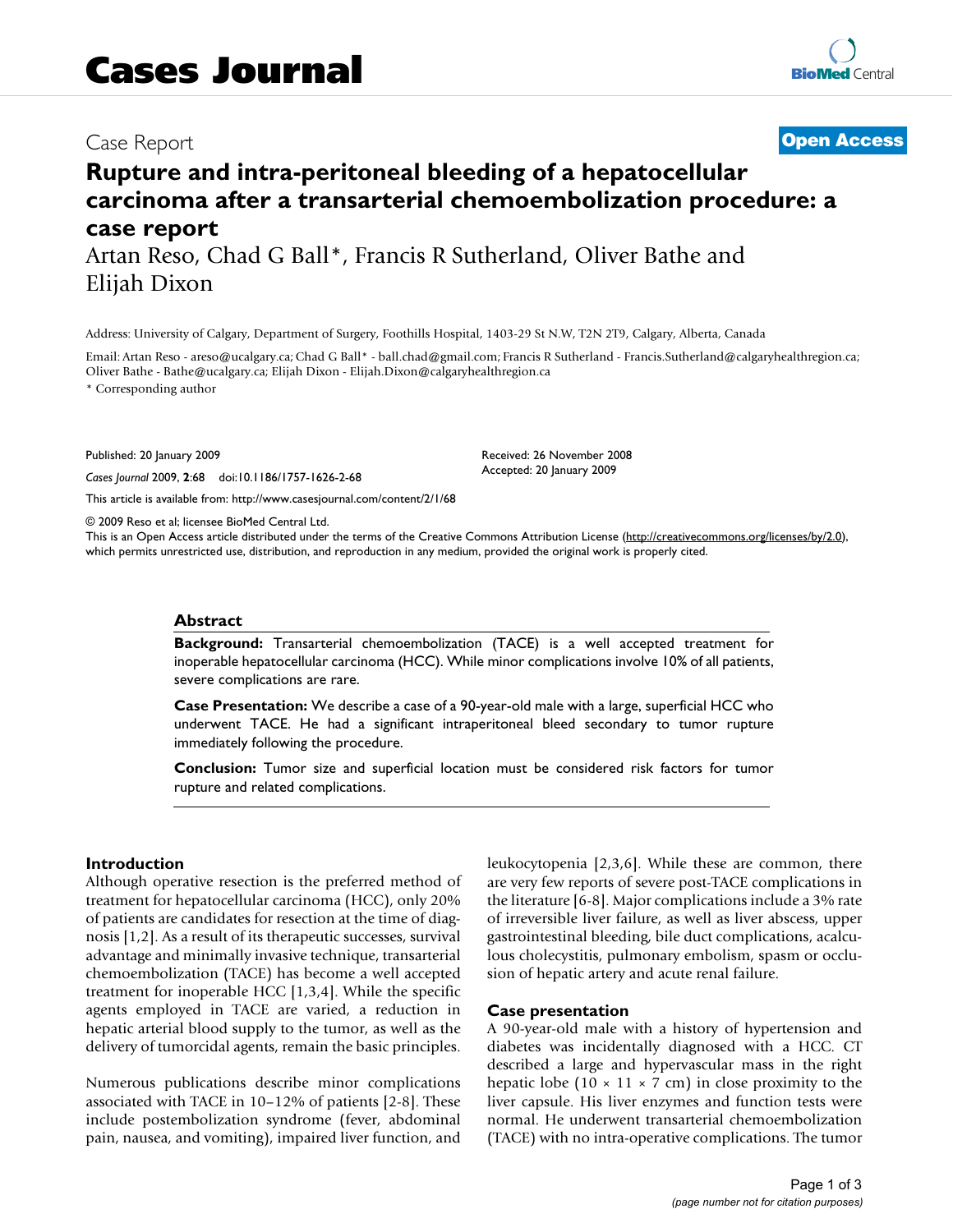was embolized with a combination of 50 mg of Cisplatin, 50 mg of Adriamycin and 20 mL of Lipidol. Within 4 hours of the procedure however, the patient became hypotensive (systolic blood pressure = 90 mmHg), tachycardic (heart rate = 156 beats per minute) and developed a moderate abdominal tenderness. His hemoglobin decreased from 141 to 92 g/L. The patient stabilized with 1.5 liters of crystalloid resuscitation. An urgent CT scan revealed a large hemoperitoneum with no active arterial contrast extravasation (Figures [1](#page-1-0) &[2\)](#page-1-1). Scattered punctuate foci of hyperattenuated particles located in the right paracolic gutter suggested free intra-peritoneal chemoembolization agents. In spite of the ruptured HCC, the patient underwent conservative management without a laparotomy. He required 2 units of packed red blood cells and 4 units of fresh frozen plasma after developing progressive anemia, post-embolization syndrome and mild liver impairment. He was also given intravenous antibiotics (ceftraixone and flagyl). He recovered from his intraabdominal hemorrhage, but eventually died of ongoing respiratory failure on post-TACE day 16.

# **Discussion**

Our patient displayed a ruptured hepatocellular carcinoma almost immediately after undergoing TACE. Rupture, and its associated hemorrhage, represents a very rare complication. The mechanism of bleeding is likely related to necrosis of the liver capsule as a result of the chemoembolization agents. The patient's ability to tolerate this

<span id="page-1-0"></span>

Figure 1 **Computed tomographic scan of ruptured hepatocellular carcinoma post-TACE**.

<span id="page-1-1"></span>

Figure 2 **Computed tomographic scan of ruptured hepatocellular carcinoma with associated hemorrhage immediately post-TACE**.

hemorrhage was likely limited by his age. There have only been 5 cases reported in the literature [[6](#page-2-5)[,7\]](#page-2-6). As a collective, these reports offer tumor size and superficial location as possible risk factors for rupture. Four of five patients also appeared to rupture in a relatively delayed timeframe (2 to 45 days post TACE). Only 1 patient, in addition to ours, became symptomatic immediately after the procedure [[6](#page-2-5)]. Furthermore, our patient was the only case who did not undergo a laparotomy.

# **Conclusion**

Although TACE is generally a safe procedure, intraperitoneal bleeding due to tumor rupture must be considered a potential complication when patients respond poorly immediately after the procedure. As exemplified in our patient, this appears especially important in large tumors located adjacent to the liver capsule.

# **Patient family's perspective**

"This beloved man was a caring person who's intellectual abilities were entirely normal before the procedure. He understood his disease and the treatment options offered to him. At the time he was diagnosed, he was leading a good life, was happy and enjoyed himself. He was committed to pursuing any and all options to fight the disease, at any cost. Close family members had died from cancer before him with basically no treatment and immense suf